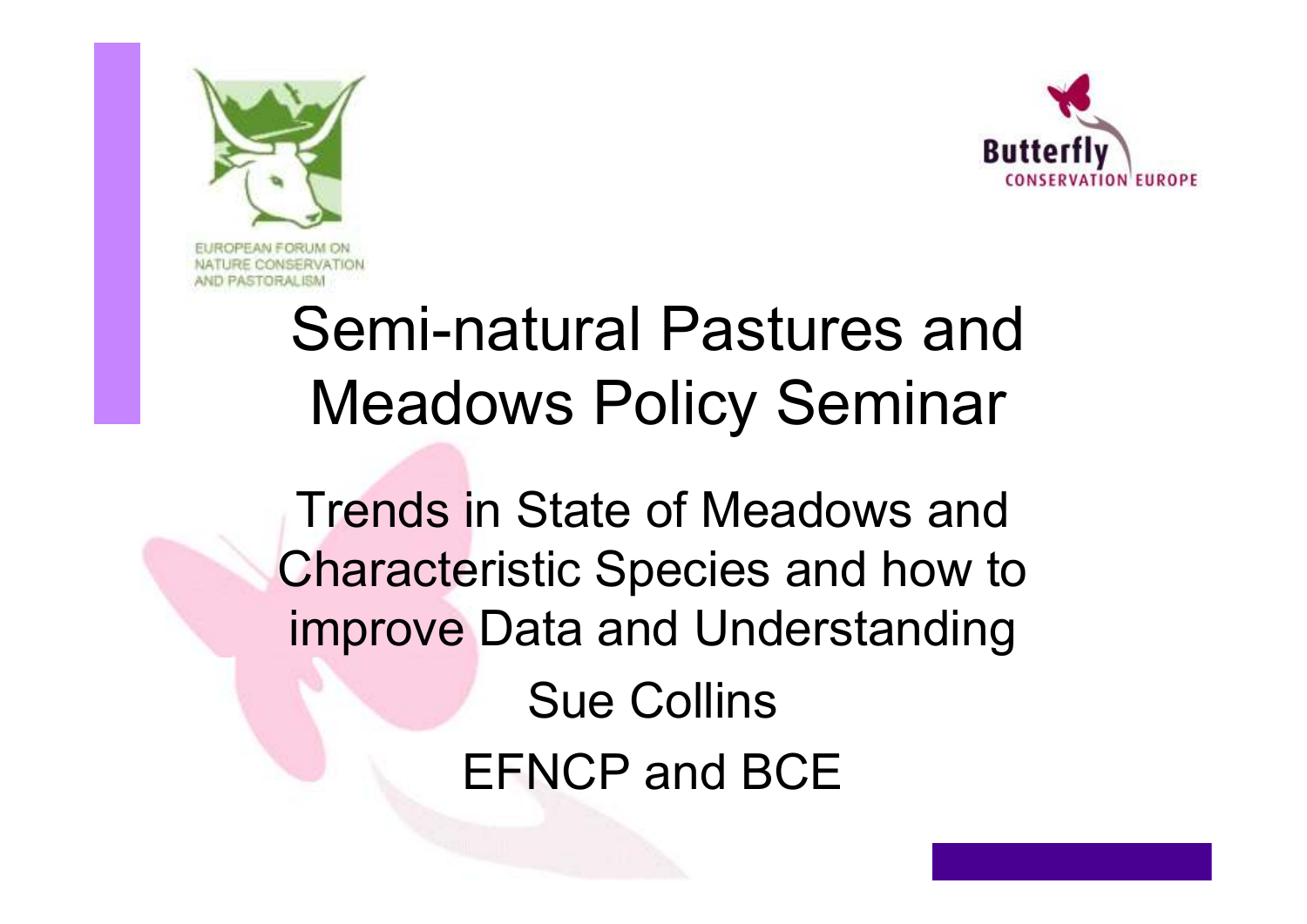



## Trends in semi-natural pastures and meadows of Natura <sup>2000</sup> Habitats and Species

What we know, what we need to know, and how to improve data.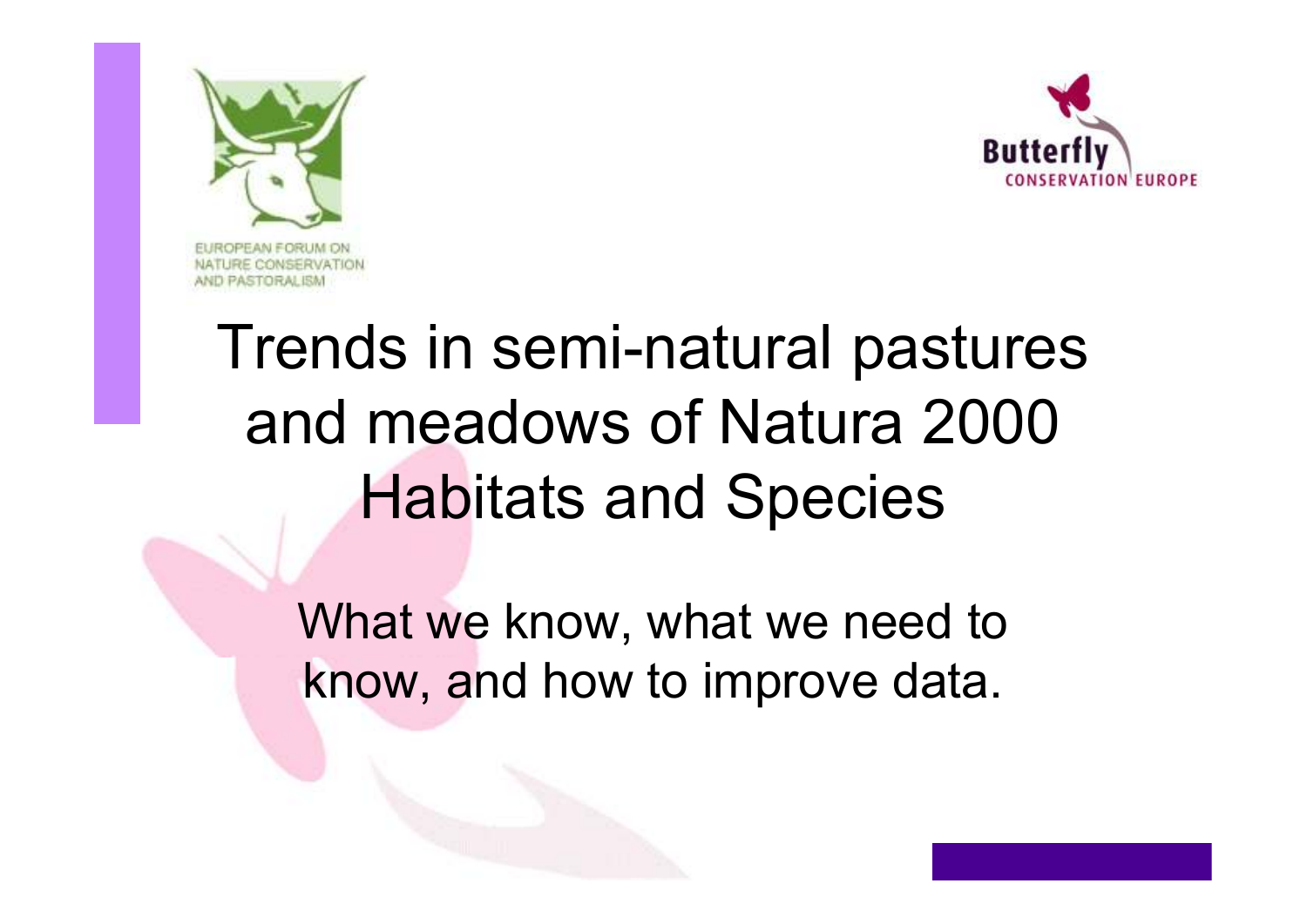



## Natura 2000 series and HNV grassland

- HNV grassland important habitats for butterflies, moths, flowers and birds
- • Different types of grassland of EU importance in Natura <sup>2000</sup> Hay meadows; Wet meadows; Chalk meadows; Steppes; Molina and Nardus meadows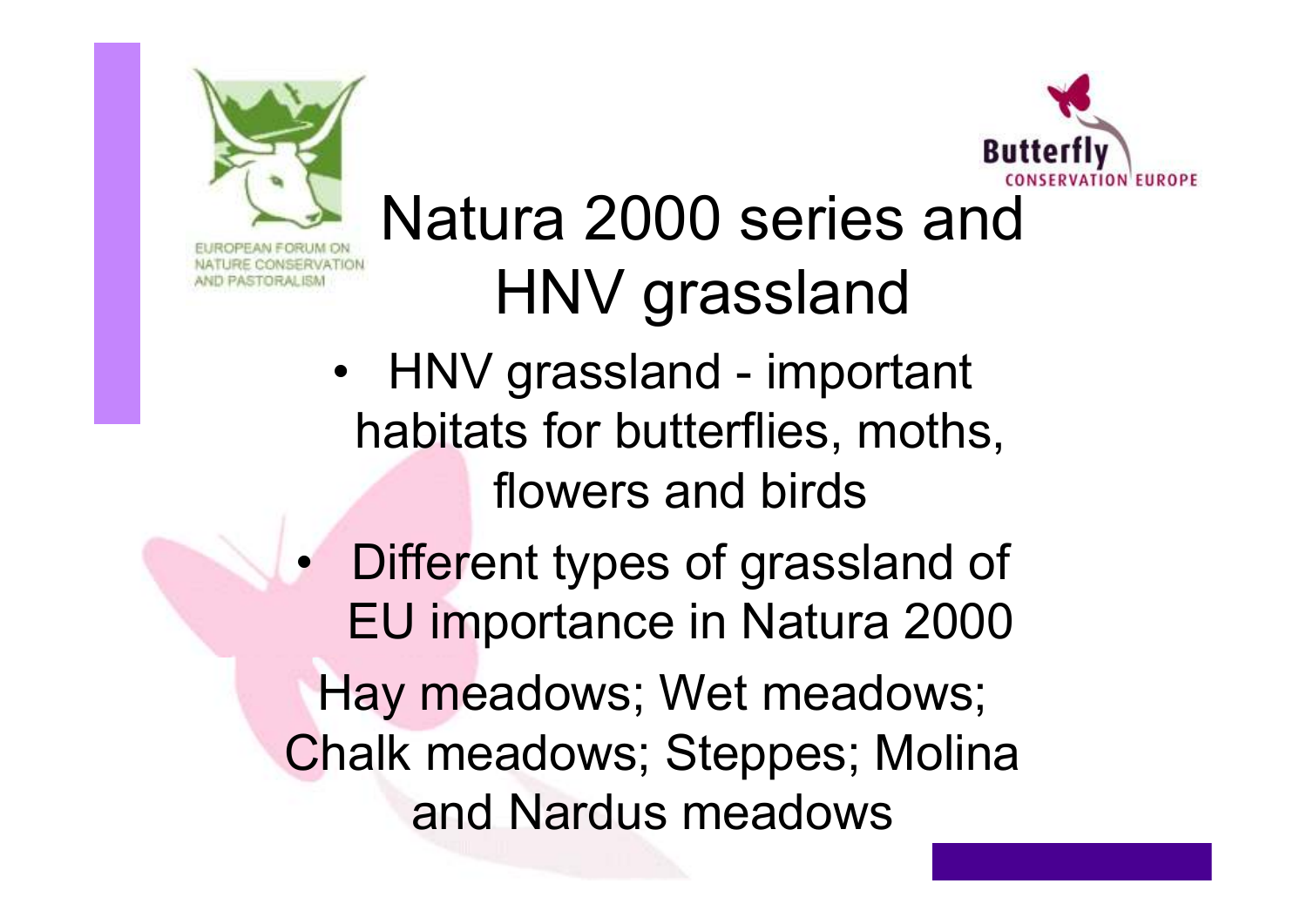



Benefits of grassland – Ecosystem ServicesSoil fertilityCarbon storage**Pollination** Water storageFire prevention (in forest areas)Recreation**Biodiversity**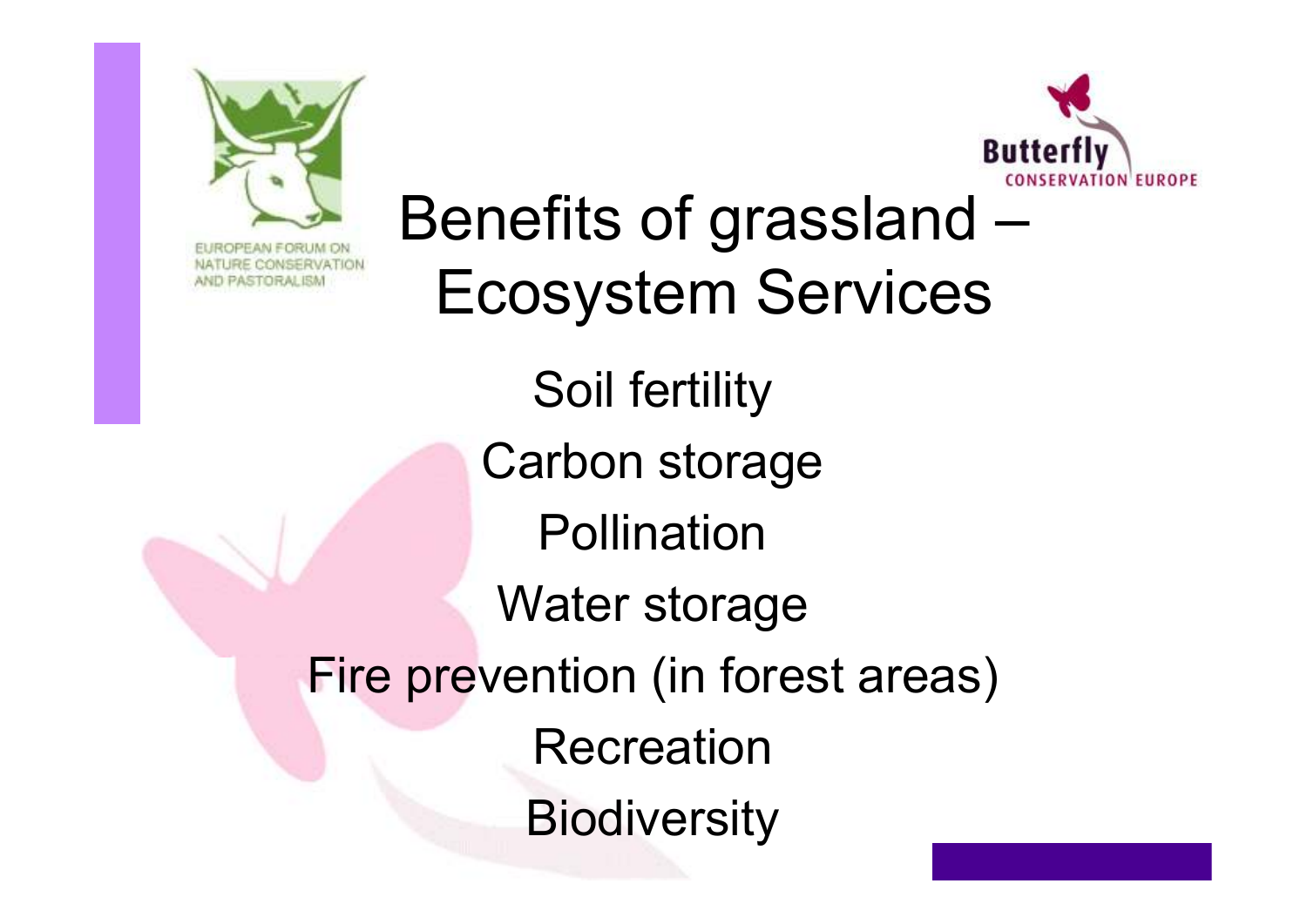

State of EU Grasslands



Article 17 Reports by EU Member States only 7% Natura 2000 grasslands in favourable conservation status; 76% unfavourable – inadequate or bad; 17% unknown

-0% of Natura 2000 Grasslands in FCS in Atlantic Biogeographic zone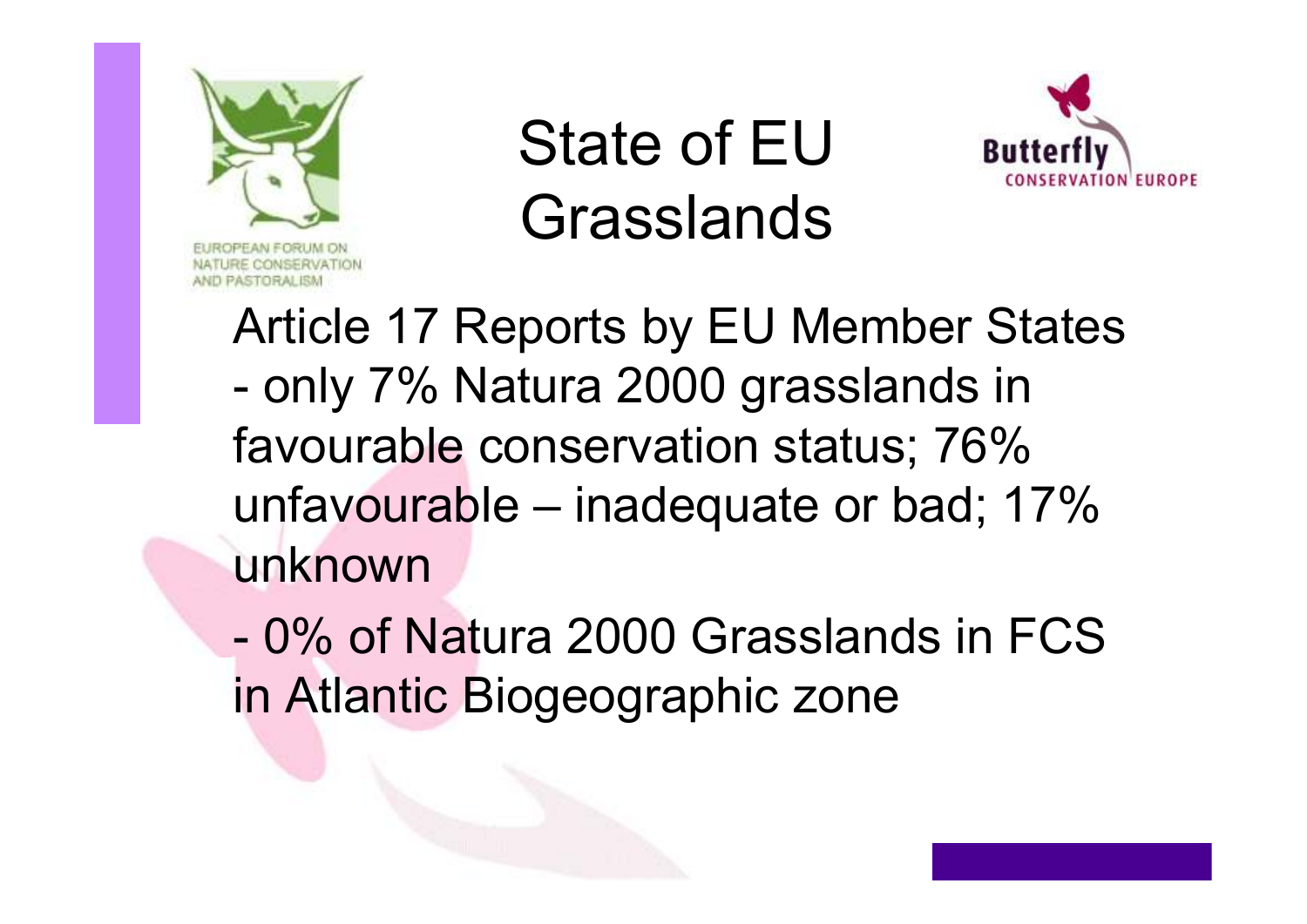# State of species linked to Agro Ecosystems



Article 17 Reports results:

- •3% species in favourable conservation status (only in Pannonian and Boreal regions)
- $\bullet$ 70% unfavourable – inadequate or bad
- • 27% unknown; 60% assessments unknown in Mediterranean region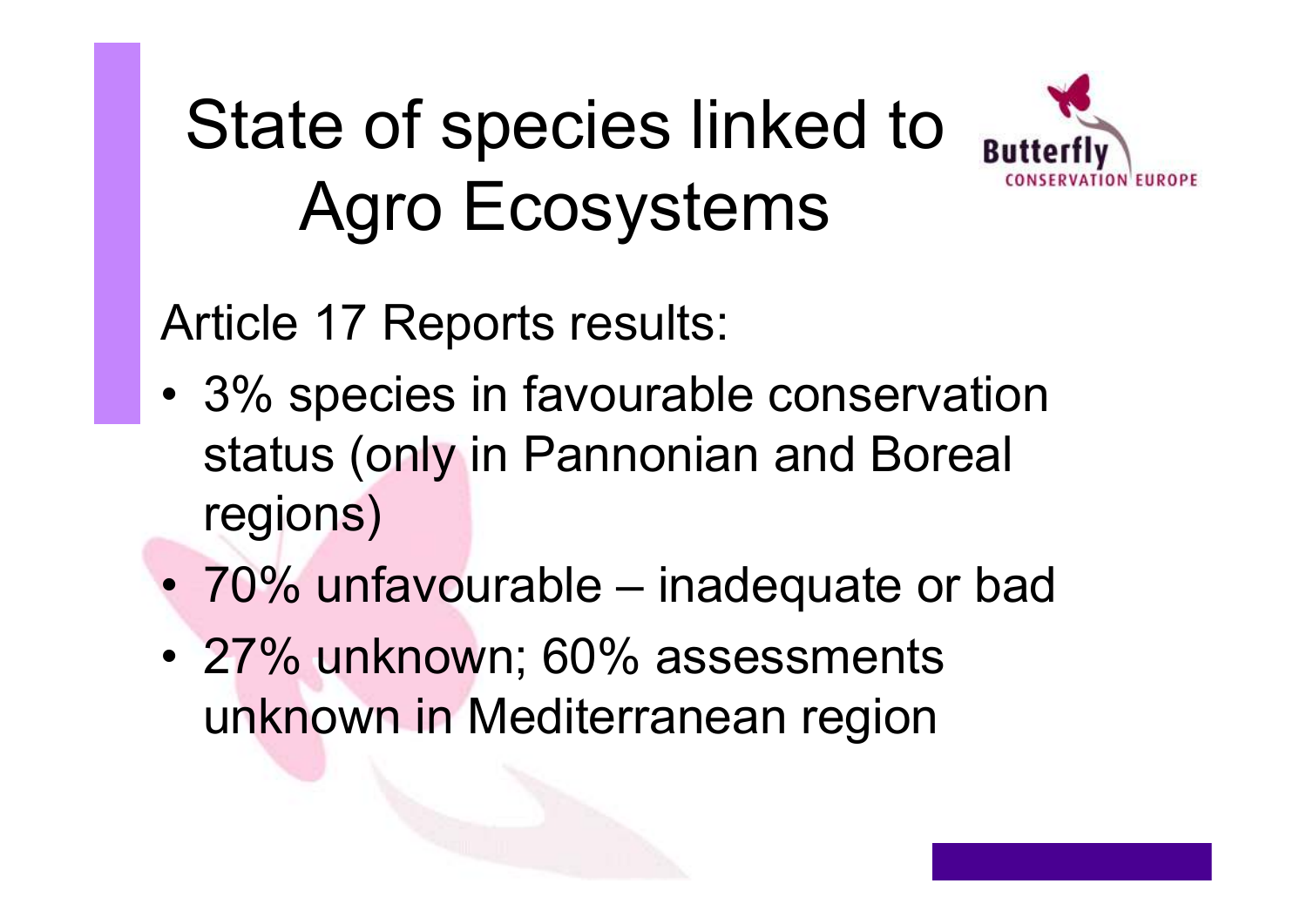

# State of Grassland Butterfly **Butterflies**



European Grassland Butterfly Indicator 70% decline since 1990

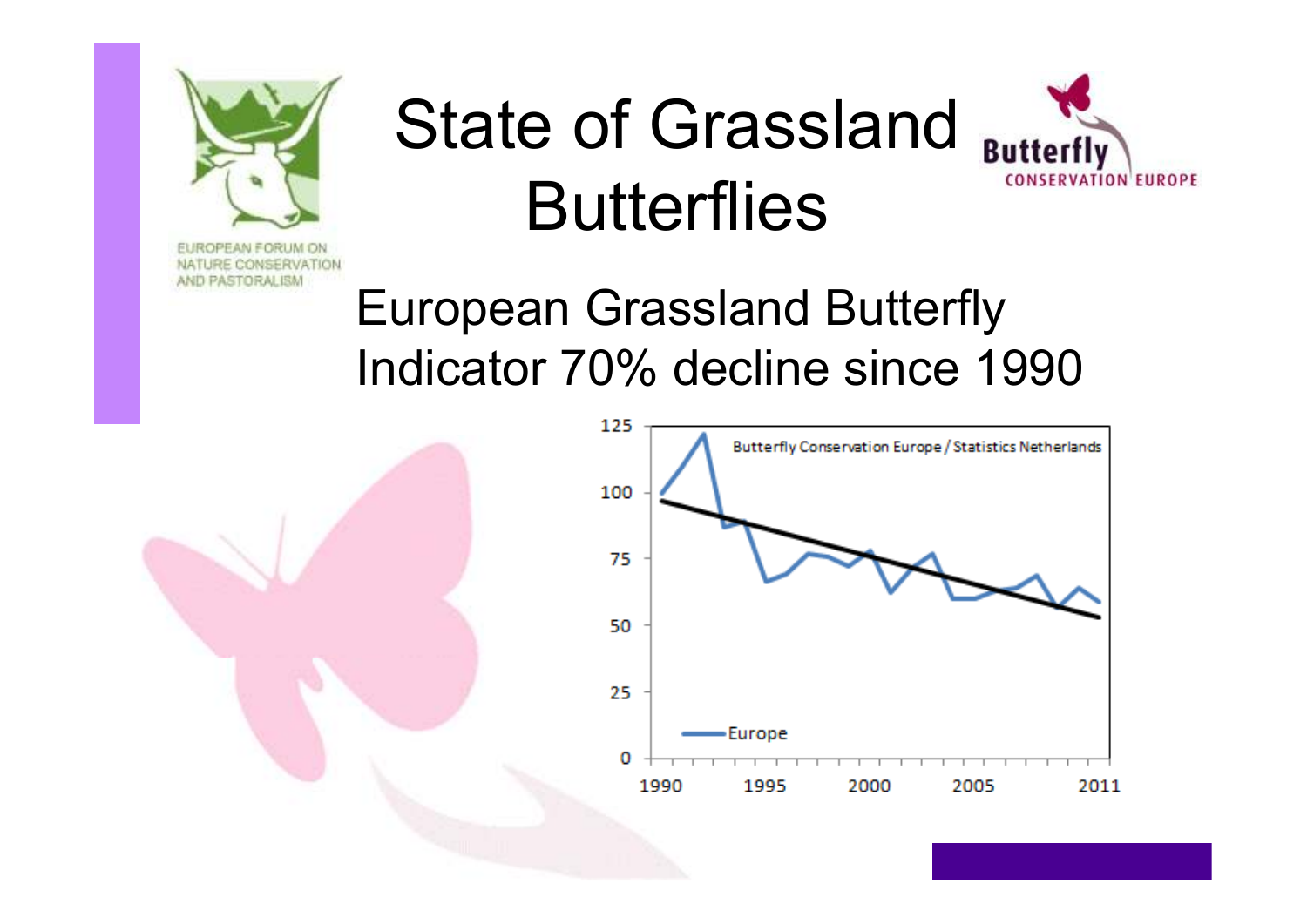

## Threats to HNV Grassland



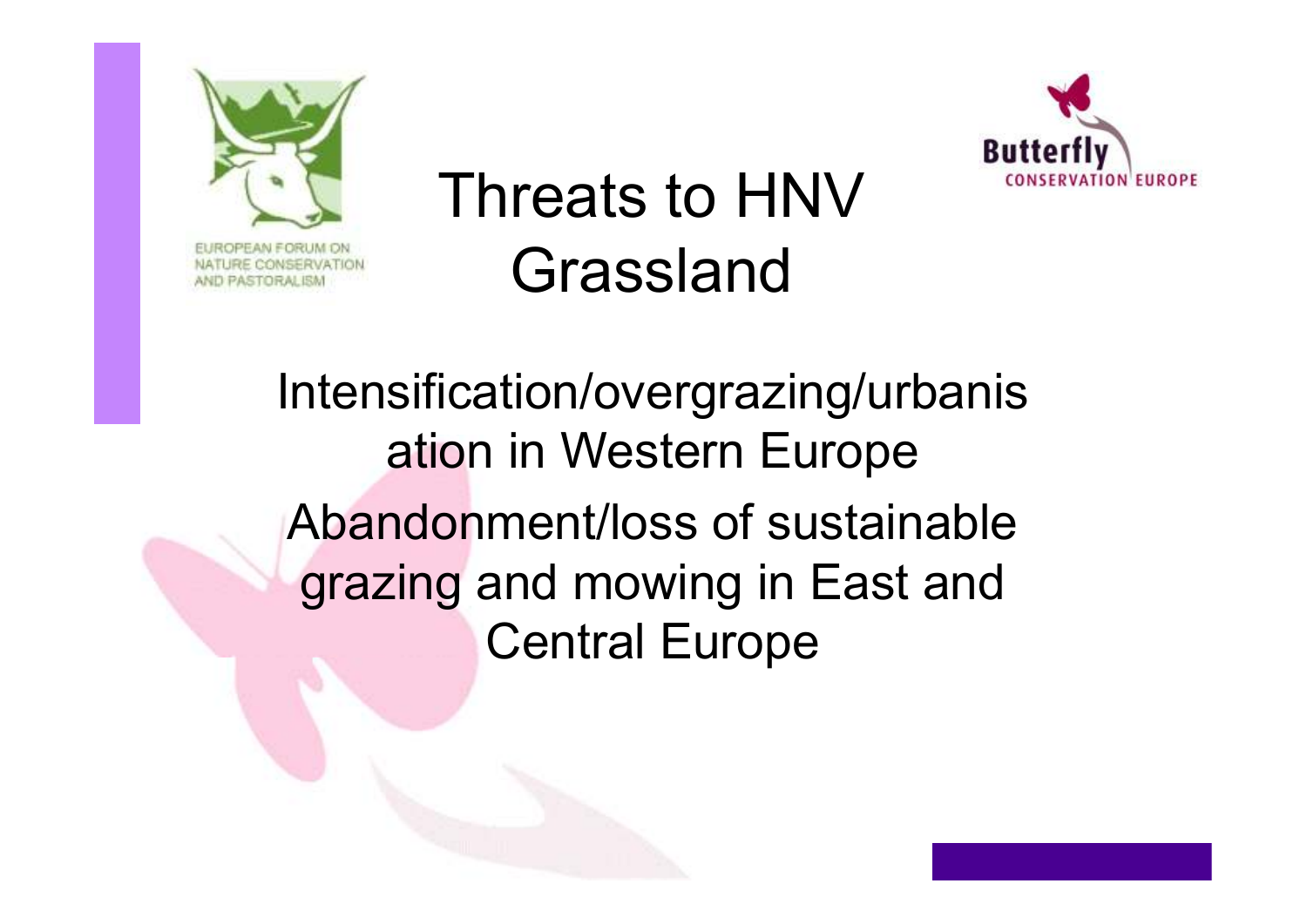



### Causes of loss of HNV Extent and **Quality**

Socio-economic driversWestern Europe – bigger farms, production focus, CAP incentivesEastern/Central Europe – loss of grazing enterprises, lack of support from CAP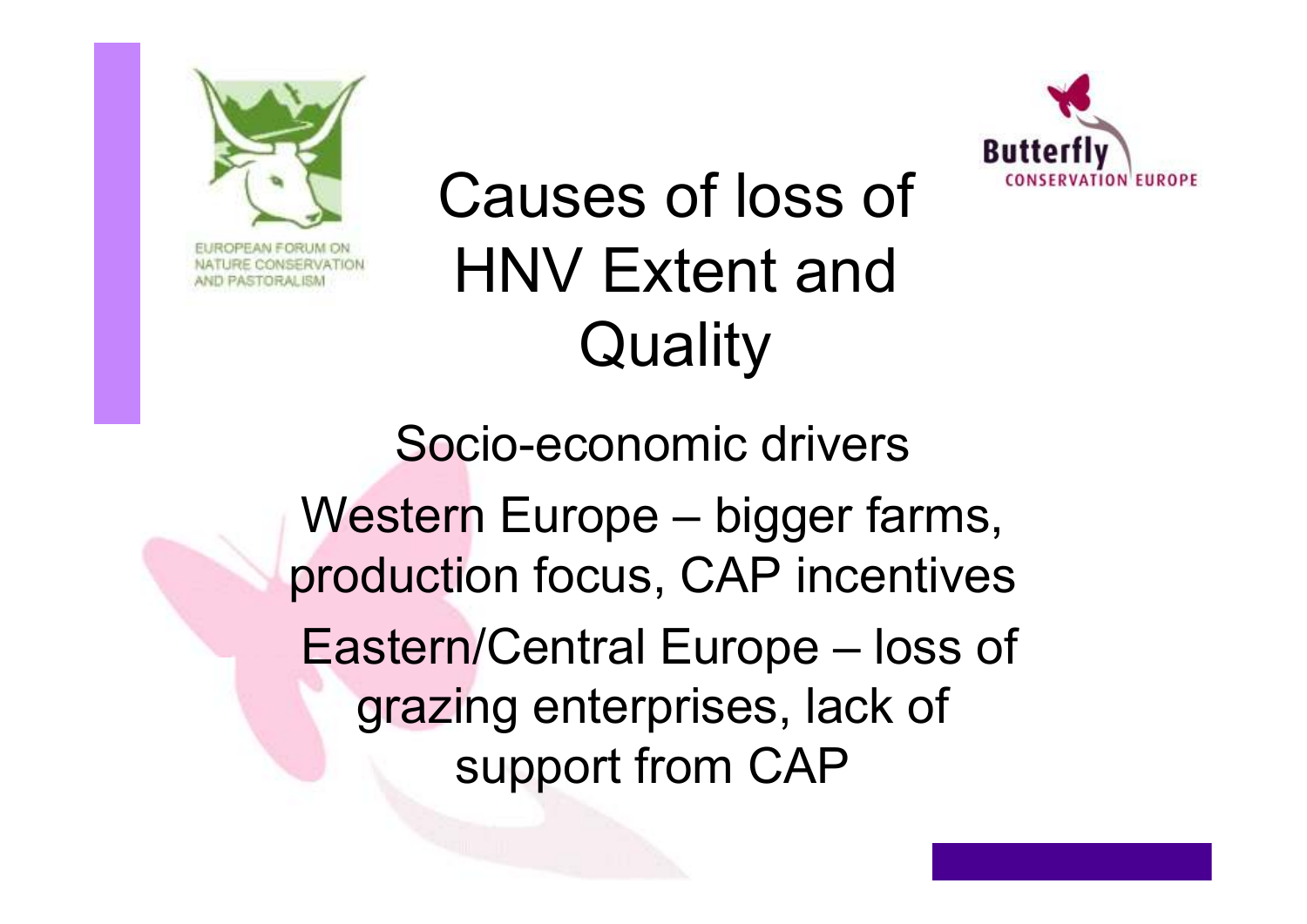

# What do we need to know?



#### The EU 2020 biodiversity headline target

"Halt the loss of biodiversity and the degradation of ecosystem services in the EU by 2020 and restore them in so far as feasible, while stepping up the EU contribution to averting global biodiversity loss"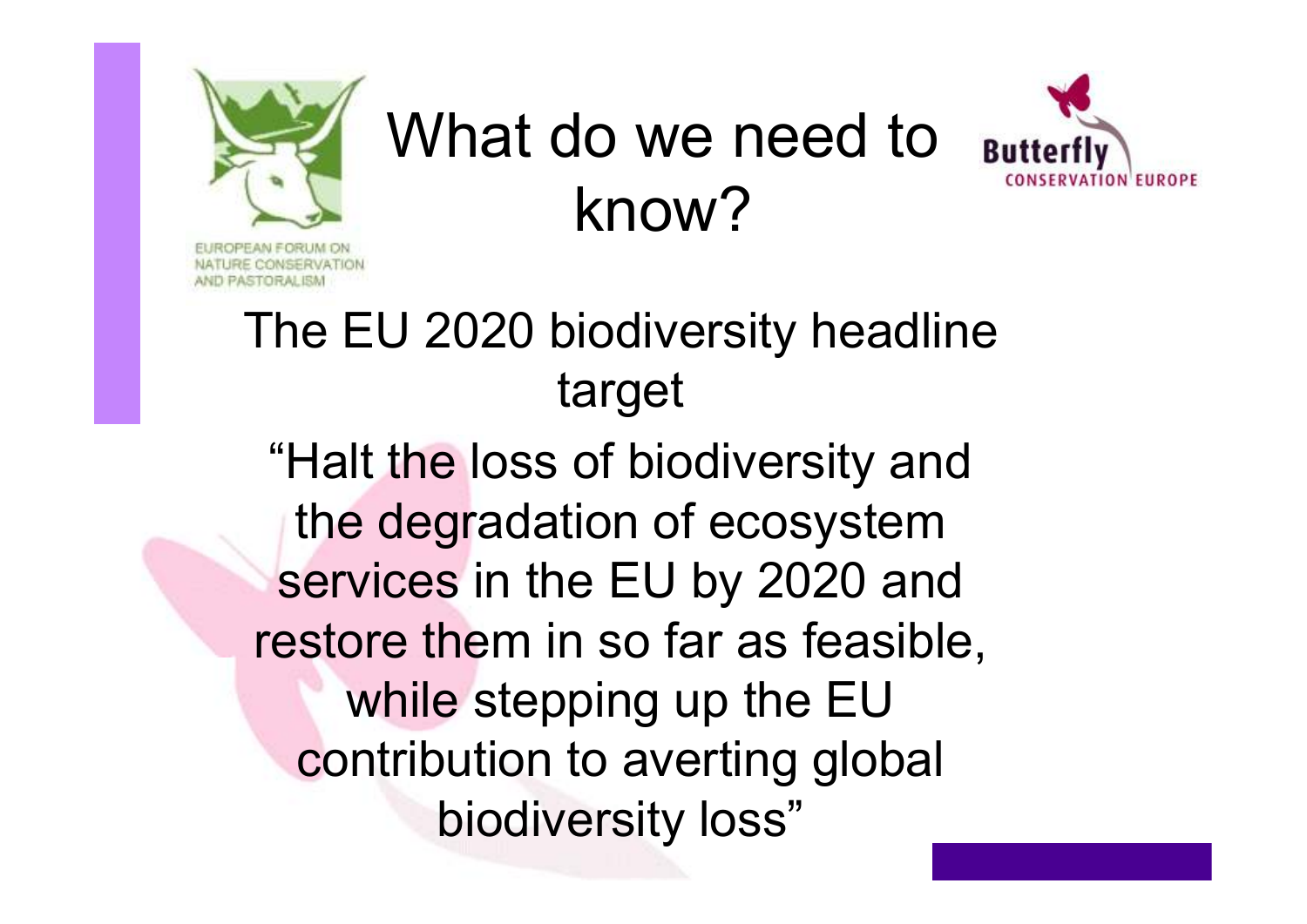

# What do we need to know?



EU Biodiversity Strategy TargetsTarget 1: Improve conservation status of habitats and species of European importanceTarget 2: Maintain and enhance ecosystems and their servicesTarget 3: Increase the contribution of agriculture to maintaining and enhancing biodiversity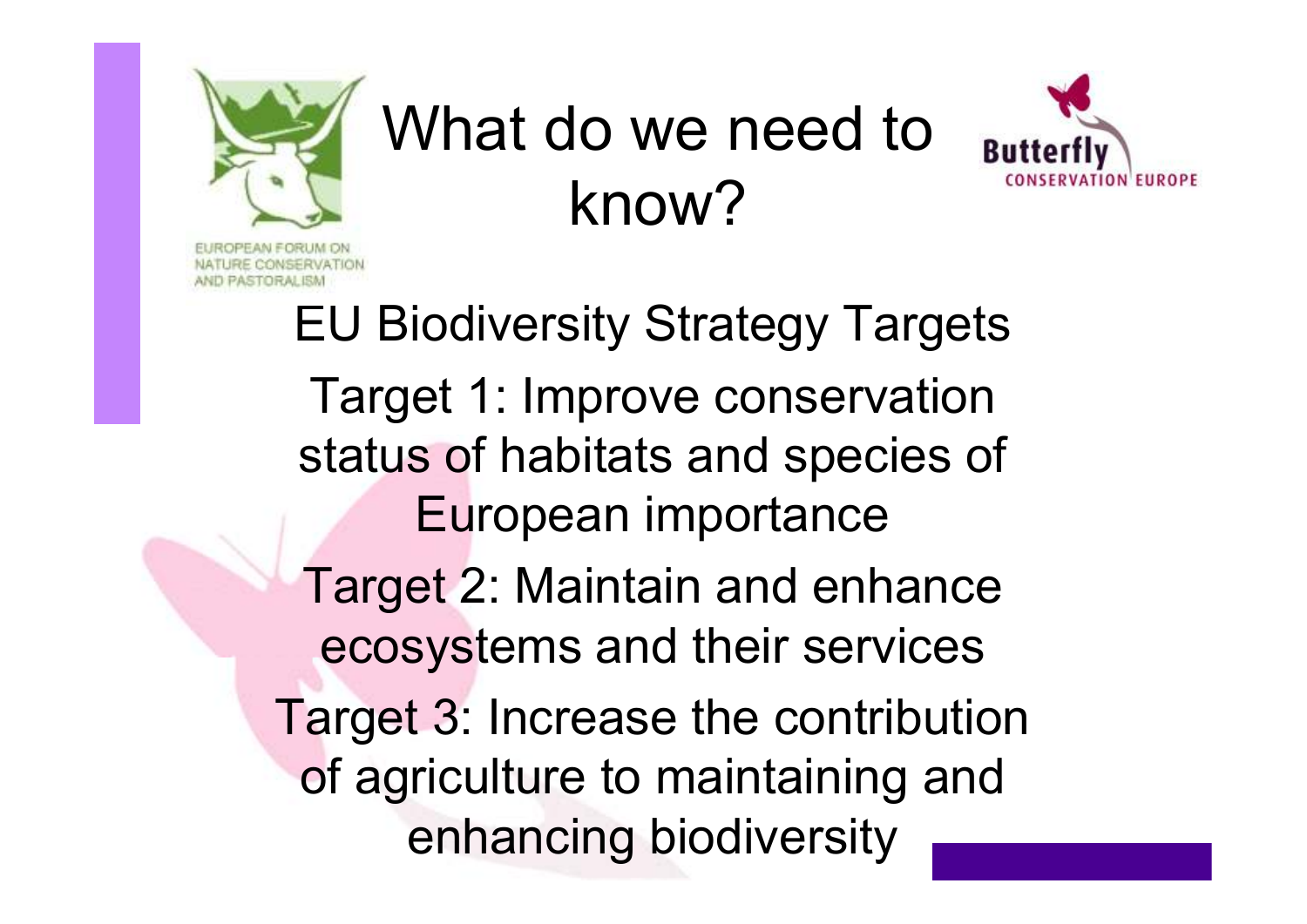

What do we need to know to maintain HNV grassland improve biodiversity ?



- •State of the species dependant on HNV grassland
	- • Ecosystem services delivery
		- $\bullet$  Effect of HNV agricultural management
	- •Impact of EU CAP subsidies

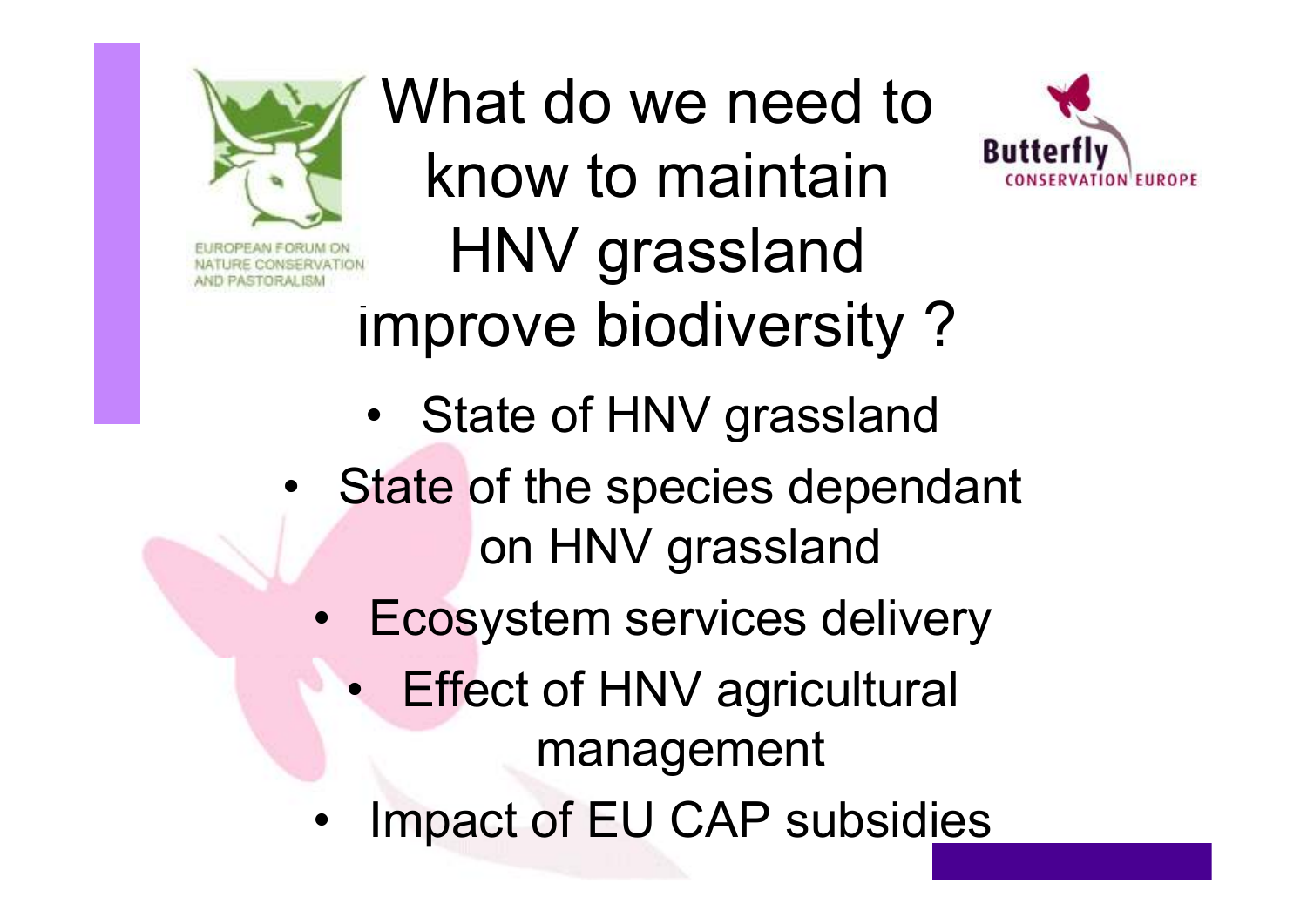

### Article 17

PASTORAL ISM

- •Some data missing
- • Only some habitats and species listed
	- • Much HNV grassland outside Natura 2000 series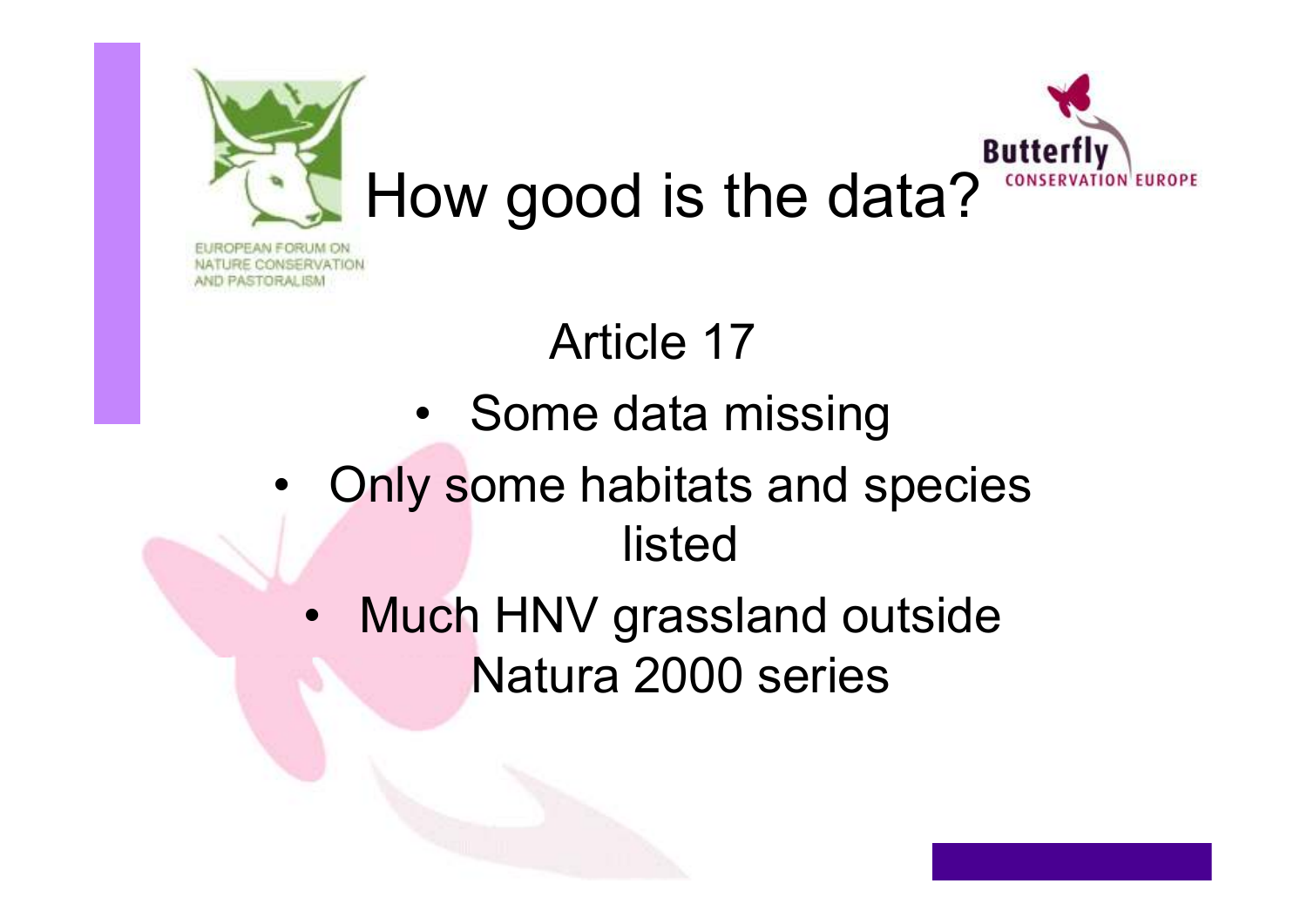

•

## How good is the biodiversity data?



- • Good monitoring and reporting on birds and butterflies by Birdlife and BCE volunteers• Very little systematic species monitoring by the Member **States** 
	- No reporting on grassland extent and quality through farmer reporting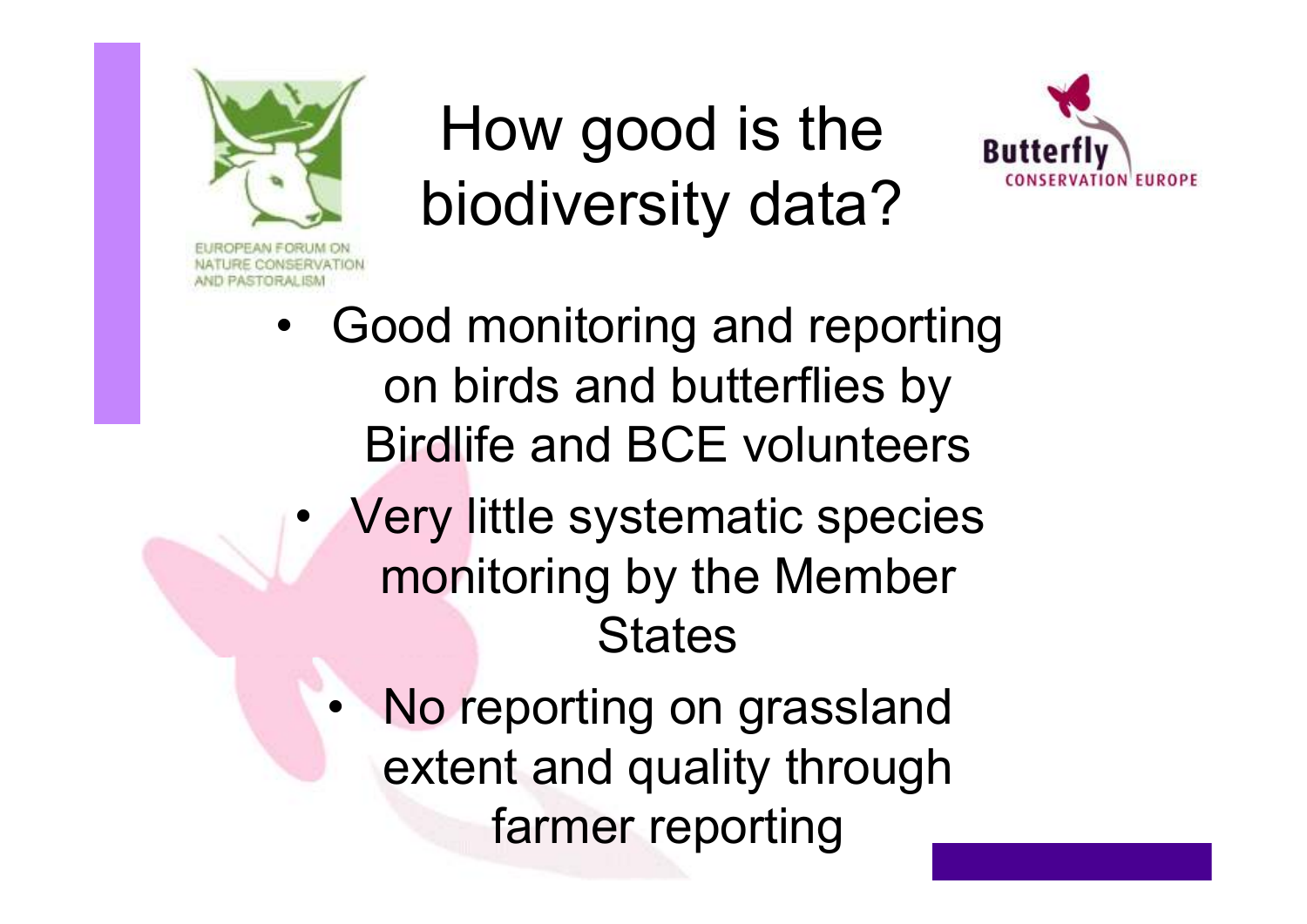

### More data needed



To monitor extent and quality of Natura 2000 and HNV grassland and effects of management and subsidies in all Member States

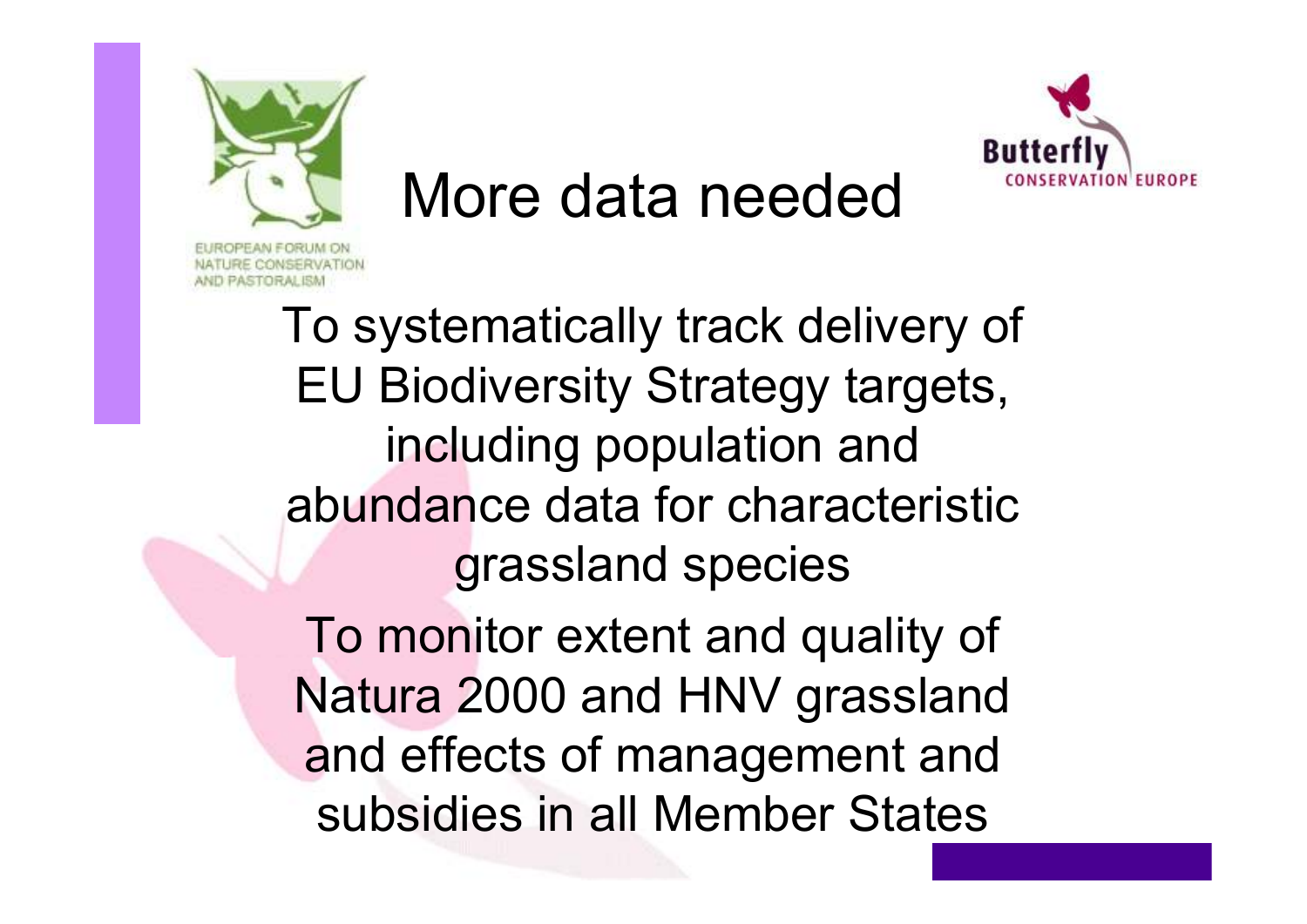

• Article 17 – improvements to reporting in hand; need to ensure MS compliance and use data to influence agriculture policy reform LPIS/IACS reporting by farmers – record semi-natural pastures and meadows and track management and subsidies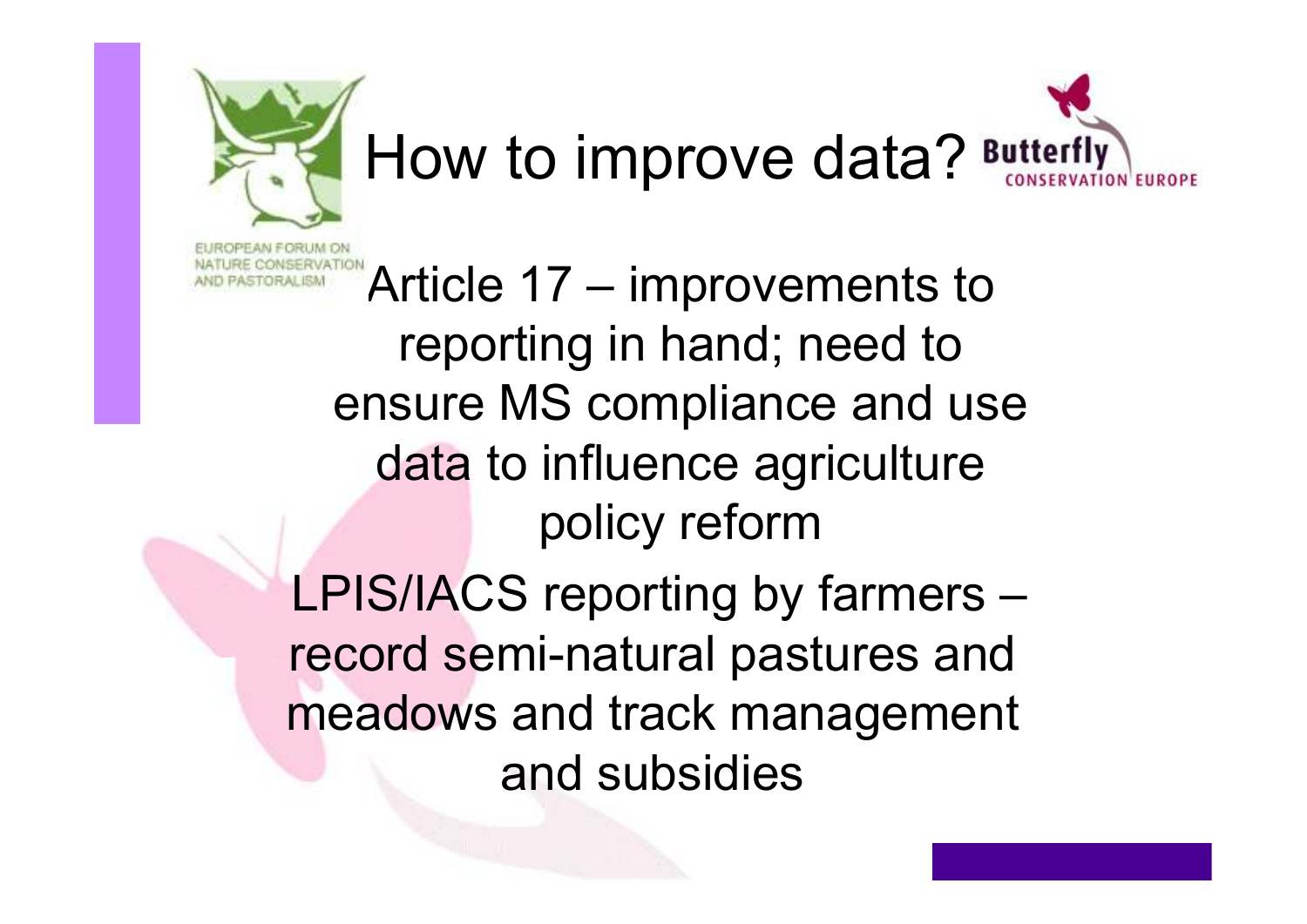



CONSERVATION ASTORAL ISM

> •CAP subsidies (Pillar 1 and 2) – track impact (positive and negative) of spend on biodiversity / HNV

 $\bullet$  Butterfly monitoring – support comprehensive monitoring and recording schemes in all Member States and compilation of policy relevant indicators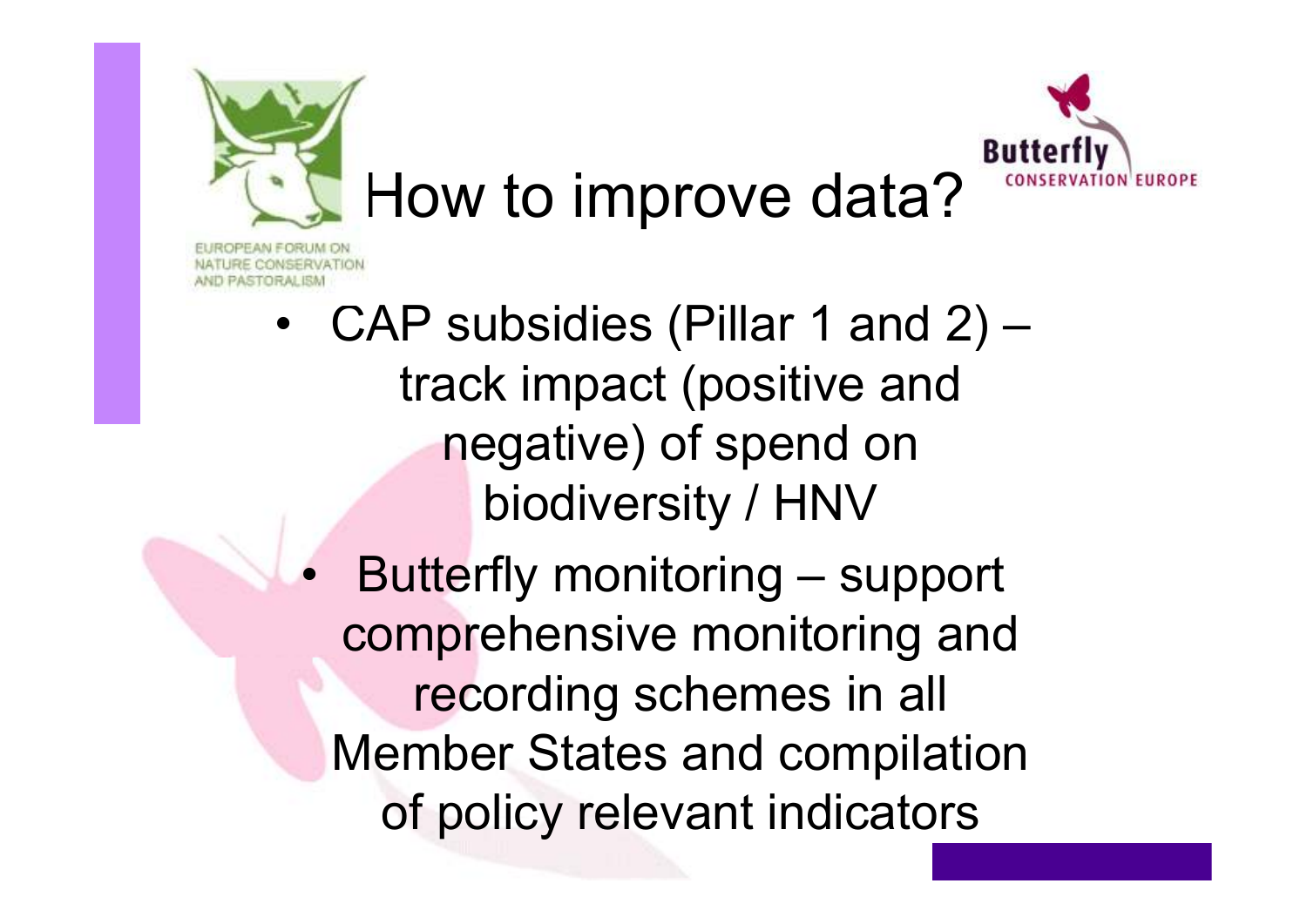

### **Conclusions**



- • HNV Grasslands in Natura 200 and outside in poor conservation status
	- •Species dependant on grassland declining and seriously threatened
- $\bullet$  Benefits of sustainable management of semi-natural grassland not recognised or valued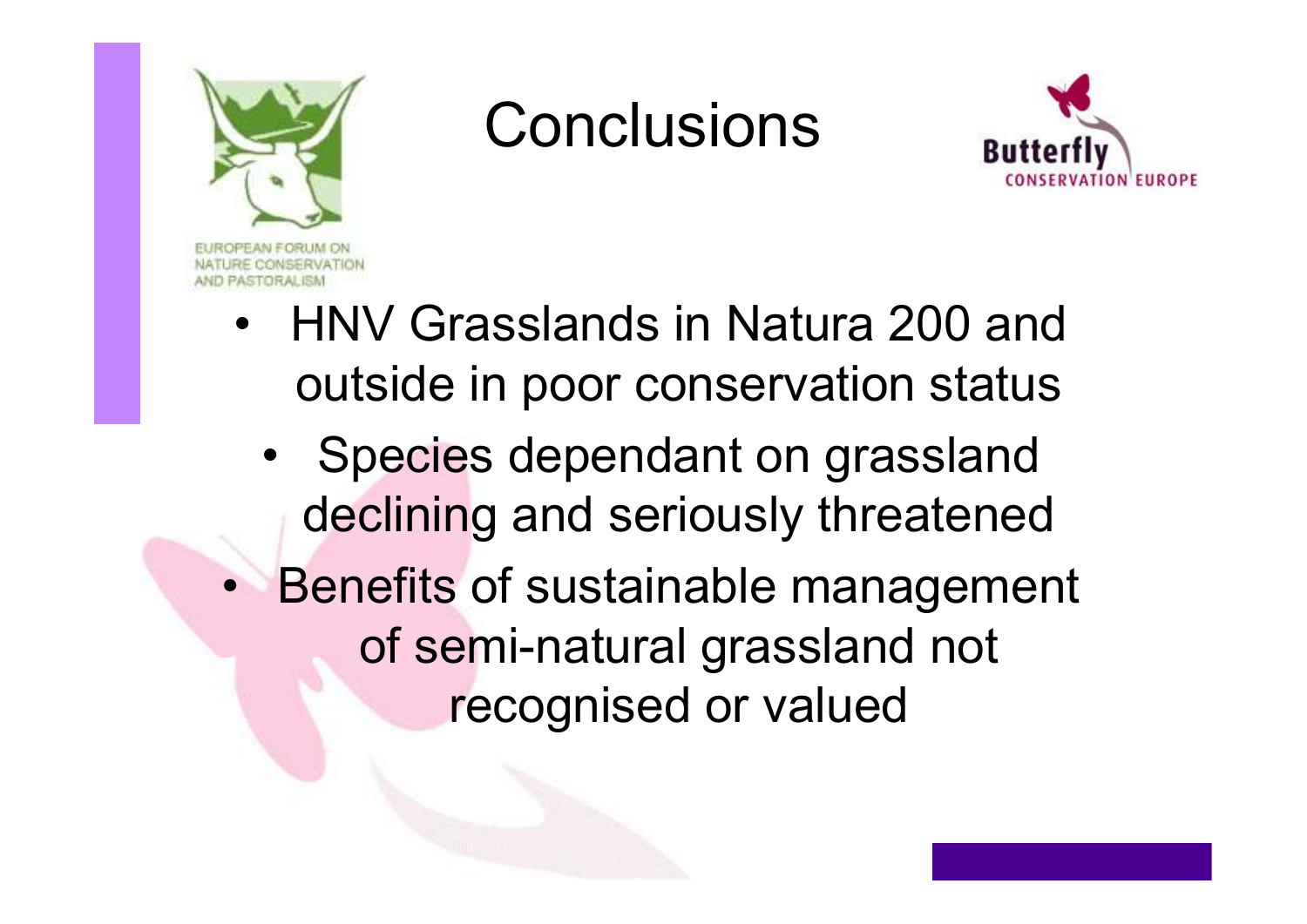

### **Conclusions**



• Plenty of data illustrate the scale and urgent need for remedial action

• Improvements in protection and management of HNV clearly possible and need to be incentivised

• Improvements in grassland and biodiversity recording and data analysis possible and should be implemented